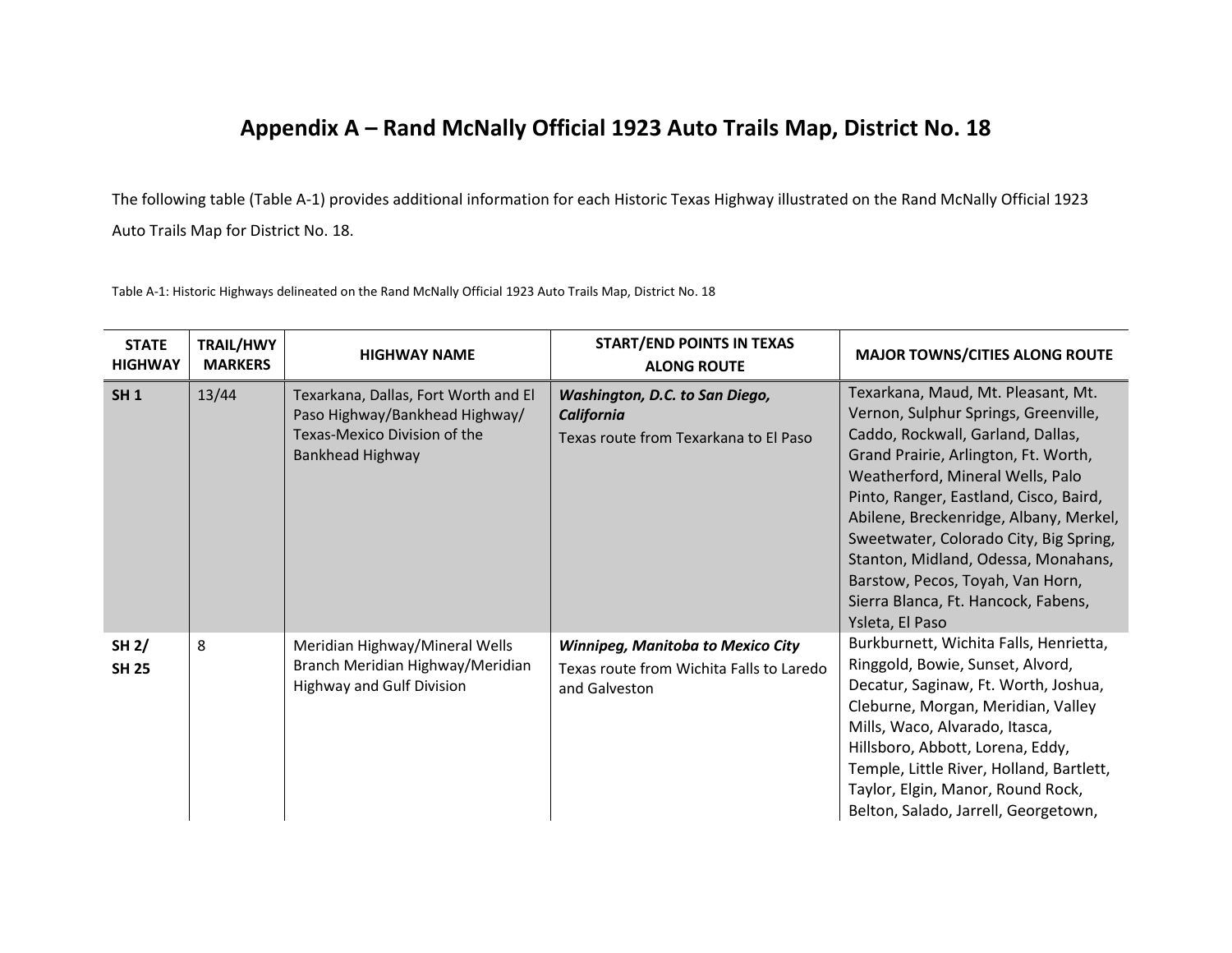| <b>STATE</b><br><b>HIGHWAY</b> | <b>TRAIL/HWY</b><br><b>MARKERS</b> | <b>HIGHWAY NAME</b>                            | <b>START/END POINTS IN TEXAS</b><br><b>ALONG ROUTE</b>                                   | <b>MAJOR TOWNS/CITIES ALONG ROUTE</b>                                                                                                                                                                                                                                                                                                             |
|--------------------------------|------------------------------------|------------------------------------------------|------------------------------------------------------------------------------------------|---------------------------------------------------------------------------------------------------------------------------------------------------------------------------------------------------------------------------------------------------------------------------------------------------------------------------------------------------|
|                                |                                    |                                                |                                                                                          | Austin, Buda, Kyle, San Marcos, New<br>Braunfels, San Antonio, Atascosa,<br>Pearsall, Derby, Gardendale, Cotulla,<br>Artesia, Encinal, Cactus, Laredo<br>Waco, Mart, Marlin, Bremond,<br>Hearne, Bryan, College Station,<br>Navasota, Hempstead, Hockley,<br>Houston, League City, Galveston<br>Henrietta, Jacksboro, Mineral Wells,<br>Glen Rose |
| SH <sub>3</sub>                | 10/12                              | Southern National Highway/Old<br>Spanish Trail | St. Augustine, Florida to San Diego,<br>California<br>Texas route from Orange to El Paso | Orange, Beaumont, Nome, Devers,<br>Liberty, Crosby, Houston, Richmond,<br>Rosenberg, Eagle Lake, Columbus,,<br>Weiner, Flatonia, Waelder, Luling,<br>Gonzales, Seguin, Schertz, San<br>Antonio, Hondo, D'Hanis, Sabinal,<br>Uvalde, Brackettville, Del Rio,<br>Houston, Sealy, New Ulm, Fayetteville,<br>La Grange, Smithville, Austin            |
| SH <sub>4</sub>                | 14                                 | Del Rio-Canadian Highway                       | Del Rio to Ochiltree                                                                     | Del Rio, Sonora, San Angelo, Robert<br>Lee, Bronte, Blackwell, Sweetwater,<br>Roby, Rotan, Sagerton, Aspermont,<br>Guthrie, Paducah, Childress,<br>Wellington, Shamrock, Wheeler,<br>Canadian, Ochiltree                                                                                                                                          |
| SH <sub>5</sub>                | 16                                 | North Texas Highway                            | <b>Texarkana to Texline</b>                                                              | Texarkana, New Boston, De Kalb,<br>Clarksville, Detroit, Paris, Bonham,<br>Savoy, Sherman, Whitesboro, Nocona,<br>Ringgold, Henrietta, Wichita Falls,<br>Iowa Park, Electra, Harrold, Vernon,<br>Quanah, Goodlett, Childress, Estelline,<br>Memphis, Hedley, Clarendon,                                                                           |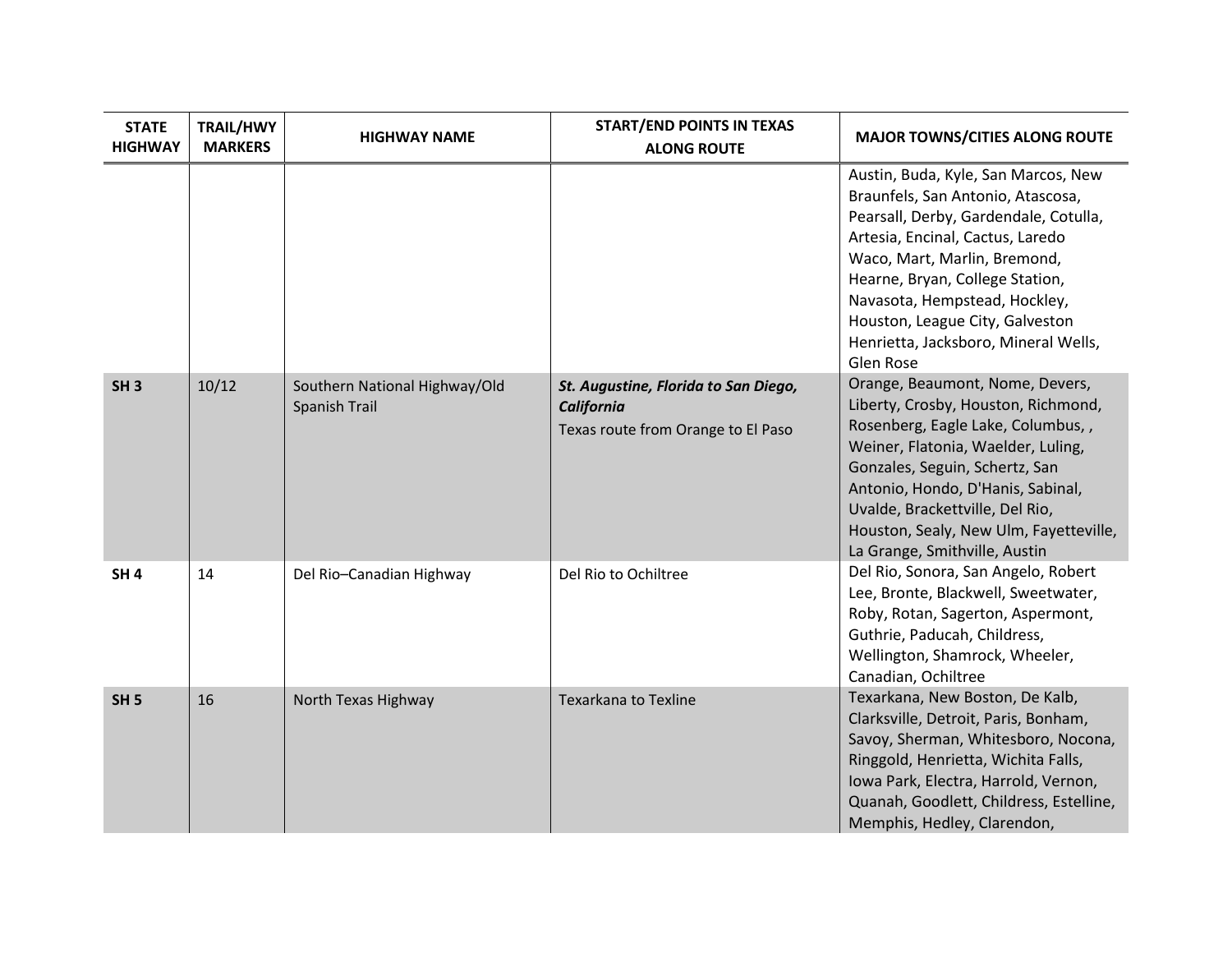| <b>STATE</b><br><b>HIGHWAY</b> | <b>TRAIL/HWY</b><br><b>MARKERS</b> | <b>HIGHWAY NAME</b>         | <b>START/END POINTS IN TEXAS</b><br><b>ALONG ROUTE</b>                                                  | <b>MAJOR TOWNS/CITIES ALONG ROUTE</b>                                                                                                                                                                                                                                                                                                                  |
|--------------------------------|------------------------------------|-----------------------------|---------------------------------------------------------------------------------------------------------|--------------------------------------------------------------------------------------------------------------------------------------------------------------------------------------------------------------------------------------------------------------------------------------------------------------------------------------------------------|
|                                |                                    |                             |                                                                                                         | Goodnight, Claude, Amarillo,<br>Channing, Duncan, Dalhart, Texline<br>5A: Estelline, Turkey, Quitaque,<br>Silverton, Tulia, Dimmit,                                                                                                                                                                                                                    |
| SH <sub>6</sub>                | 27                                 | King of Trails              | <b>Winnipeg, Manitoba to Gulf of Mexico</b><br>Texas route from Denison to Brownsville<br>and Galveston | Denison, Sherman, Van Alstyne,<br>Melissa, McKinney, Plano, Dallas,<br>Waxahachie, Italy, Hillsboro, Abbott,<br>Elm Mott, Waco, Bremond, Franklin,<br>Wheelock, Bryan, College Station,<br>Hempstead, Houston, Galveston                                                                                                                               |
| SH <sub>7</sub>                | $\overline{7}$                     | Central Texas Highway       | Newton to Coleman to El Paso/Farwell                                                                    | Bon Wier, Newton, Jasper,<br>Huntington, Lufkin, Crockett,<br>Palestine, Waco, Goldthwaite,<br>Brownwood, Coleman, San Angelo, Ft.<br>Stockton, Van Horn, El Paso<br>Coleman, Tuscola, Buffalo Gap, Cozart,<br>Sweetwater, Snyder, Lubbock,<br>Littlefield, Farwell                                                                                    |
| SH <sub>8</sub>                | 17                                 | East Texas Highway          | New Boston to Orange                                                                                    | New Boston, Maud, Douglassville,<br>Linden, Jefferson, Woodlawn,<br>Marshall, Carthage, Tenaha, Center,<br>Shelbyville, San Augustine, Bronson,<br>Brookeland, Browndell, Jasper, Erin,<br>Kirbyville, Buna, Beaumont, Port<br>Arthur, San Augustine, Hemphill,<br>Patroon, Burkeville, Newton,<br>Hartsburg, Orange, Mauriceville,<br><b>Beaumont</b> |
| SH <sub>9</sub>                | 25                                 | Puget Sound to Gulf Highway | <b>Puget Sound, Washington to Gulf of</b><br><b>Mexico</b><br>Texline to Corpus Christi                 | Corpus Christi, Gregory, Sinton,<br>Beeville, Kenedy, Karnes City,<br>Floresville, San Antonio, Leon Springs,<br>Boerne, Waring, Fredericksburg,                                                                                                                                                                                                       |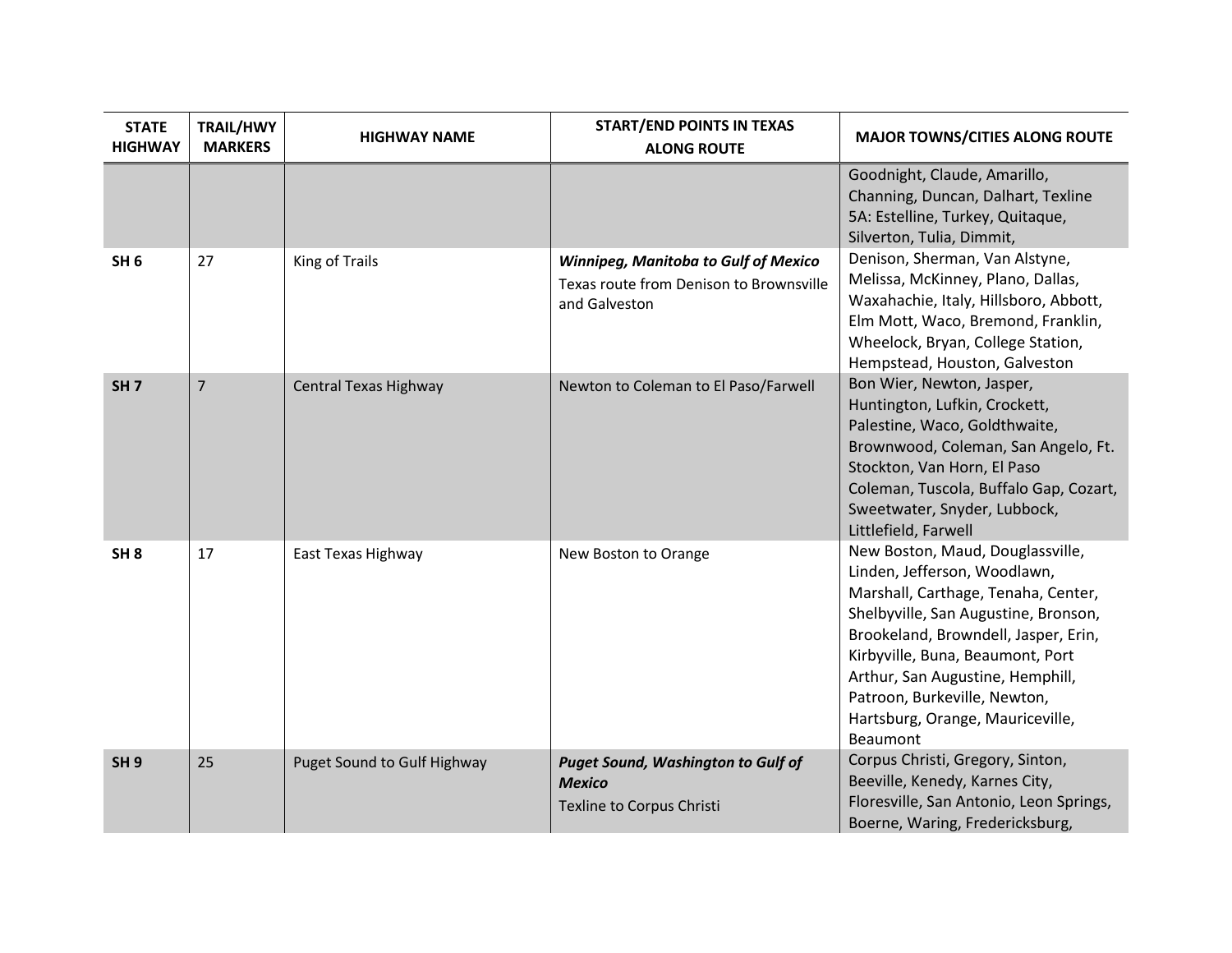| <b>STATE</b><br><b>HIGHWAY</b> | <b>TRAIL/HWY</b><br><b>MARKERS</b> | <b>HIGHWAY NAME</b>                                                                 | <b>START/END POINTS IN TEXAS</b><br><b>ALONG ROUTE</b>                                                                                                                                                                                       | <b>MAJOR TOWNS/CITIES ALONG ROUTE</b>                                                                                                                                                                                                                                                                                                                                                           |
|--------------------------------|------------------------------------|-------------------------------------------------------------------------------------|----------------------------------------------------------------------------------------------------------------------------------------------------------------------------------------------------------------------------------------------|-------------------------------------------------------------------------------------------------------------------------------------------------------------------------------------------------------------------------------------------------------------------------------------------------------------------------------------------------------------------------------------------------|
|                                |                                    |                                                                                     |                                                                                                                                                                                                                                              | Mason, Brady, Eden, San Angelo,<br>Sterling City, Big Spring, Lamesa,<br>Tahoka, Lubbock, Abern, Halecenter,<br>Plainview, Tulia, Canyon, Amarillo                                                                                                                                                                                                                                              |
| <b>SH 10</b>                   |                                    | Fort Worth-Brady-Fort Stockton<br>Highway                                           | Fort Worth to Van Horn                                                                                                                                                                                                                       | Ft. Worth, Granbury, Comanche,<br>Brady, Menard, Sonora, Ozona, Ft.<br>Stockton, Alpine, Lobo, Van Horne                                                                                                                                                                                                                                                                                        |
| <b>SH 11</b>                   | $\overline{2}$                     | Jefferson Highway                                                                   | Denison to Marshall                                                                                                                                                                                                                          | Marshall, Longview, Pittsburg, Sulphur<br>Springs, Greenville, Whitewright,<br>Denison                                                                                                                                                                                                                                                                                                          |
| <b>SH 12</b>                   |                                    | Jefferson Davis Memorial Highway                                                    | Washington, D.C. to San Diego,<br>California<br>Texas route from Orange to El Paso and<br><b>Brownsville</b>                                                                                                                                 | Orange, Beaumont, Liberty, Houston,<br>Rosenberg, Richmond, Wharton, Edna,<br>Victoria, Cuero, San Antonio, Hondo,<br>Uvalde, Brackettville, Del Rio, Juno,<br>Ozona, Sheffield, Ft. Stockton, Alpine,<br>Marfa, Sierra Blanca, El Paso<br>Victoria, Goliad, Sinton, Kingsville,<br>Brownsville, Roma, San Ygnacio,<br>Laredo, Eagle Pass, Del Rio, Boquillas,<br>Presidio, Candiesria, El Paso |
| <b>SH 13</b>                   | 50                                 | Ozark Trails(Route 66)                                                              | St. Louis, Missouri to Las Vegas, New<br><b>Mexico (1913-Ozark Trails) and then</b><br><b>Chicago, Illinois to Los Angeles,</b><br>California (1925-Route 66)<br>Texas route from Wichita Falls to El Paso<br>and from Wellington to Dimmitt | Wheeler, Amarillo, Canyon, Texico                                                                                                                                                                                                                                                                                                                                                               |
| SH 14/<br><b>SH 32</b>         | 18                                 | Henry Exall Memorial Highway/<br>"X"All Highway/Eastern Loop Henry<br>Exall Highway | <b>Boulder and Denver, Colorado to</b><br><b>Galveston, Texas</b><br>Overlays segments of the King of Trails<br>and Meridian Highways. Texas route<br>from Denison to Galveston                                                              | Galveston, Houston, Conroe, Fairfield,<br>Corsicana, Bryan, Wheelock, Franklin,<br>Bremond, Richland, Corsicana, Ennis,<br>Dallas, Fort Worth                                                                                                                                                                                                                                                   |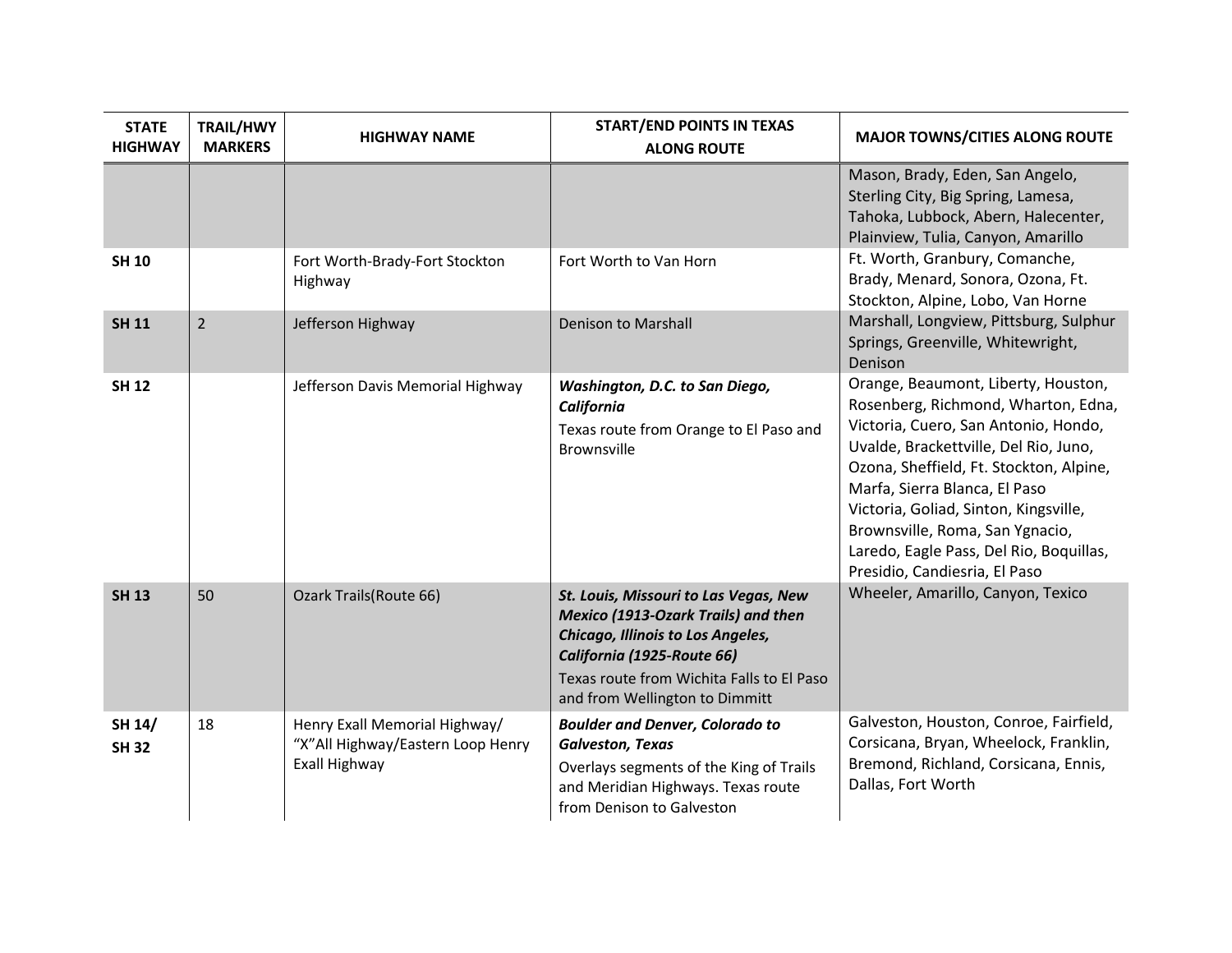| <b>STATE</b><br><b>HIGHWAY</b> | <b>TRAIL/HWY</b><br><b>MARKERS</b> | <b>HIGHWAY NAME</b>                                    | <b>START/END POINTS IN TEXAS</b><br><b>ALONG ROUTE</b>                                                                                                                                                                                                                         | <b>MAJOR TOWNS/CITIES ALONG ROUTE</b>                                                                                                                                                                      |
|--------------------------------|------------------------------------|--------------------------------------------------------|--------------------------------------------------------------------------------------------------------------------------------------------------------------------------------------------------------------------------------------------------------------------------------|------------------------------------------------------------------------------------------------------------------------------------------------------------------------------------------------------------|
| <b>SH 15</b>                   |                                    | Texas-Louisiana Highway (Dallas-<br>Louisiana Highway) | <b>Shreveport, Louisiana to Dallas, Texas</b><br>Followed route of Dixie-Overland<br>Highway from Dallas to the Louisiana<br>border. Highway name shortened to<br>Dixie Highway by Texas State Highway<br>Department. Route from Louisiana<br>border near Shreveport to Dallas | Dallas, Terrell, Mineola, Marshall                                                                                                                                                                         |
| <b>SH 17</b>                   |                                    | Pecos Valley Highway                                   | Langtry to Texas/New Mexico border                                                                                                                                                                                                                                             | Sanderson, Ft. Stockton, Pecos, Mont<br>Clair                                                                                                                                                              |
| <b>SH 18</b>                   |                                    | Albany-Bronco Highway                                  | Albany to Bronco                                                                                                                                                                                                                                                               | Meridian, Eastland, Cisco, Albany,<br>Stamford, Old Glory, Aspermont,<br>Jayton, Spur, Crosbyton, Lubbock,<br>Brownfield, Plains, Bronco                                                                   |
| <b>SH 19</b>                   |                                    | Paris-Houston Highway/<br>Red River to Gulf Highway    | Paris to Freeport                                                                                                                                                                                                                                                              | Paris, Cooper, Sulphur Springs, Alba,<br>Grand Saline, Athens, Tyler, Palestine,<br>Crockett, Huntsville, Conroe, Houston,<br>Angleton, Freeport/Welasco                                                   |
| <b>SH 20</b>                   |                                    | Austin to Houston Highway                              | <b>Hempstead to Austin</b>                                                                                                                                                                                                                                                     | Austin, Giddings, Brenham,<br>Hempstead, Houston                                                                                                                                                           |
| <b>SH 21</b>                   |                                    | Gonzales to San Augustine Highway                      | Milam to Karnes City                                                                                                                                                                                                                                                           | Milam, Alto, Bryan, Caldwell, Giddings,<br>Serbin, Sand, Stellar, Cistern, Waelder,<br>Gonzales, Nixon, Karnes City<br>San Augustine, Nacogdoches, Crockett,<br>Madisonville, Bryan, Giddings,<br>Gonzales |
| <b>SH 22</b>                   |                                    | Wichita Falls and Comanche Highway                     | Wichita Falls to Center                                                                                                                                                                                                                                                        | Wichita Falls, Archer City, Olney,<br>Newcastle, Graham, Breckenridge,<br>Eastland, De Leon, Comanche,<br>Hamilton, Meridian, Hillsboro, Kerens,<br>Palestine, Rusk, Nacogdoches, Center                   |
| <b>SH 23</b>                   |                                    | Southwest Trail of Texas                               | Olney to Shield                                                                                                                                                                                                                                                                | Burkburnett, Wichita Falls, Olney,<br>Throckmorton, Albany, Baird,                                                                                                                                         |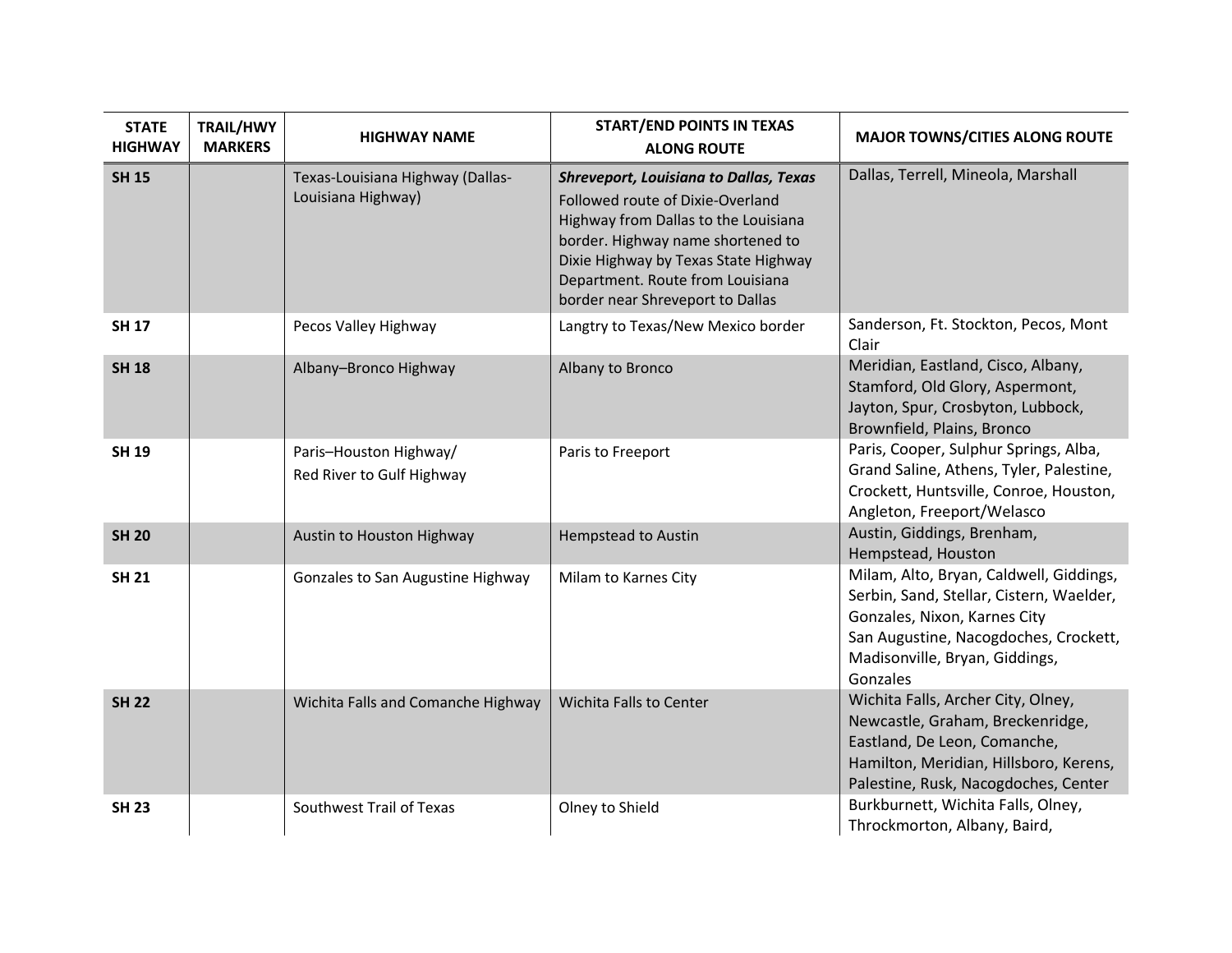| <b>STATE</b><br><b>HIGHWAY</b> | <b>TRAIL/HWY</b><br><b>MARKERS</b> | <b>HIGHWAY NAME</b>                        | <b>START/END POINTS IN TEXAS</b><br><b>ALONG ROUTE</b>             | <b>MAJOR TOWNS/CITIES ALONG ROUTE</b>                                                                                                                             |
|--------------------------------|------------------------------------|--------------------------------------------|--------------------------------------------------------------------|-------------------------------------------------------------------------------------------------------------------------------------------------------------------|
|                                |                                    |                                            |                                                                    | Crossplains, Coleman, Santa Ana,<br>Shield, Lohn, Brady                                                                                                           |
| <b>SH 24</b>                   |                                    | Denton-Whitesboro Highway                  | Whitesboro to Denton                                               | Denton, Whitesboro                                                                                                                                                |
| <b>SH 26</b>                   |                                    | Tyler-Henderson-Nacogdoches<br>Highway     | <b>Tyler to Nacogdoches</b>                                        | Tyler, Troup, Overton, Henderson,<br>Nacogdoches                                                                                                                  |
| <b>SH 28</b>                   | 11                                 | Fort Worth-Farwell-Frisco (FFF)<br>Highway | <b>Dallas to Las Vegas, New Mexico</b><br><b>Dallas to Farwell</b> | Dallas, Fort Worth, Mineral Wells,<br>Salesville, Graford, Finish, Graham,<br>Jean, Olney, Seymore, Benjamin,<br>Crowell, Plainview, Muleshoe                     |
| <b>SH 29</b>                   | 26                                 | Middlebuster Highway                       | Austin to Port O'Conner                                            | Seadrift, Port Lavaca, Victoria, Cuero,<br>Gonzales, Lockhart, Austin                                                                                             |
| <b>SH 30</b>                   |                                    | Wichita Valley Highway                     | Wichita Falls to Sabinal                                           | Wichita Falls, Seymour, Anson,<br>Abilene, Ballinger, Junction, Rock<br>Springs, Concan, Sabinal                                                                  |
| <b>SH 31</b>                   |                                    | Waco-Corsicana Highway                     | Tyler to Waco                                                      | Waco, Corsicana, Athens, Tyler                                                                                                                                    |
| <b>SH 36</b>                   |                                    | Ben Milam Highway                          | Lampasas to Freeport                                               | Paris, Greenville, Terrell, Ennis,<br>Waxahachie, Mansfield                                                                                                       |
| <b>SH 37</b>                   | 38                                 | Jim Hogg Highway                           | Clarksville to Galveston                                           | Clarksville, Bogata, Johntown, Mount<br>Vernon, Winnsboro, Mineola, Tyler,<br>Ruck, Lufkin                                                                        |
| <b>SH 39</b>                   |                                    | Throckmorton Highway                       | <b>Greenville to Brownfield</b>                                    | Greenville, McKinney, Decatur,<br>Bridgeport, Jacksboro, Graham,<br>Murray, Masters, Throckmorton, Rule,<br>Aspermont, Jayton, Post, Brownfield                   |
| <b>SH 40</b>                   | 40                                 | Hobby Highway                              | Gainesville to Sabine                                              | Gainesville, Denton, Dallas, Kaufman,<br>Athens, Jacksonville, Turney, Sacul,<br>Caro, Nacogdoches, Clevenger,<br>Huntington, Woodville, Beaumont,<br>Port Arthur |
| <b>SH 41</b>                   |                                    | Charles Schreiner Highway                  | Boerne to Del Rio                                                  | San Antonio, Kerrville, Ingram,<br>Rocksprings                                                                                                                    |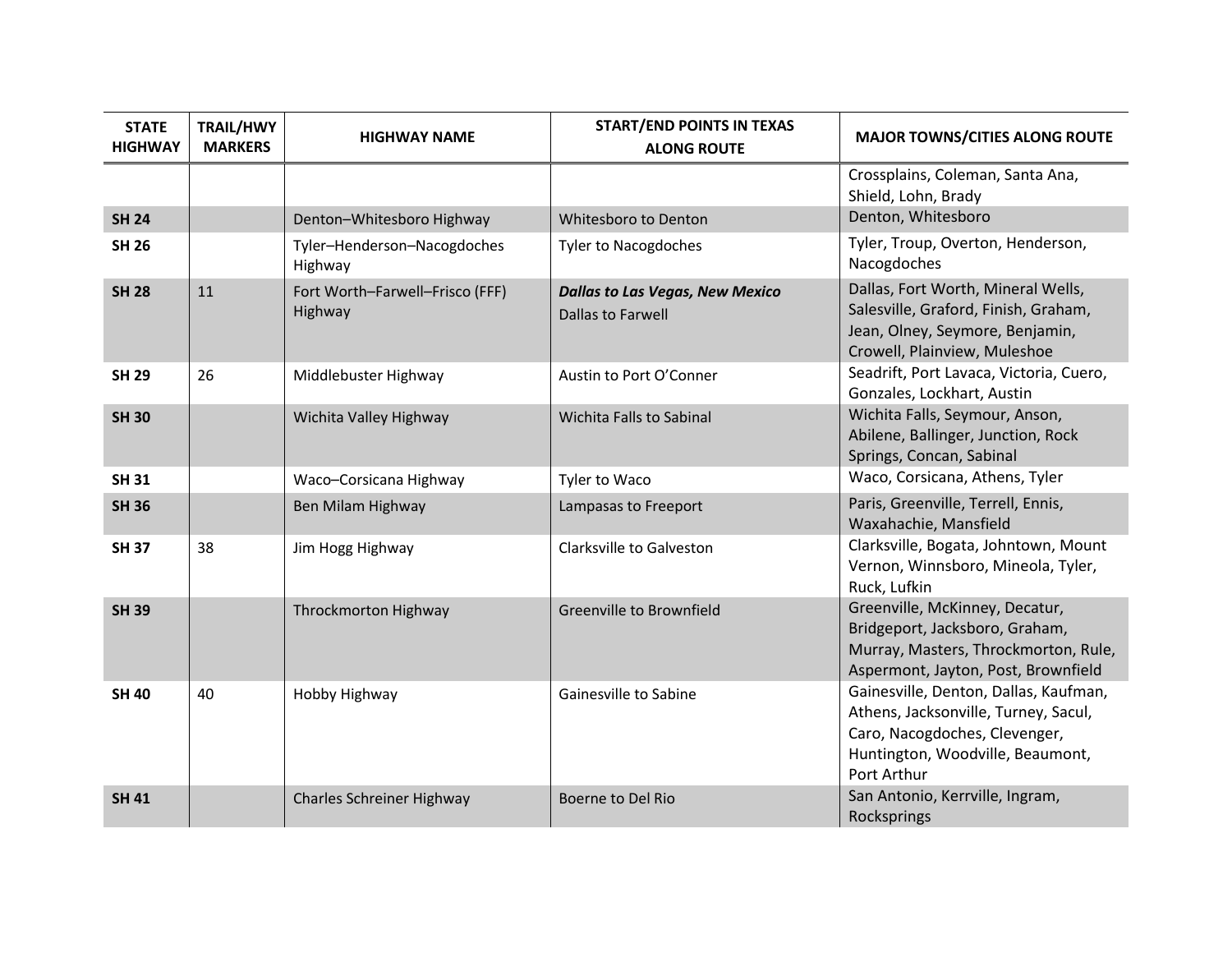| <b>STATE</b><br><b>HIGHWAY</b> | <b>TRAIL/HWY</b><br><b>MARKERS</b> | <b>HIGHWAY NAME</b>                       | <b>START/END POINTS IN TEXAS</b><br><b>ALONG ROUTE</b>                                        | <b>MAJOR TOWNS/CITIES ALONG ROUTE</b>                                                                                                                                                       |
|--------------------------------|------------------------------------|-------------------------------------------|-----------------------------------------------------------------------------------------------|---------------------------------------------------------------------------------------------------------------------------------------------------------------------------------------------|
| <b>SH 42</b>                   |                                    | Culberson Highway                         | <b>Marshall to Greenville</b>                                                                 | Marshall, Quitman, Alba, Greenville                                                                                                                                                         |
| <b>SH 44</b>                   |                                    | <b>SAP Route</b>                          | <b>Waco to Giddings</b>                                                                       | Giddings, Rockdale, Waco                                                                                                                                                                    |
| <b>SH 45</b>                   |                                    | East and West Texas Highway               | Bryan to Louisiana Border                                                                     | Jasper, Woodville, Huntsville, Bryan                                                                                                                                                        |
|                                | $\mathbf{1}$                       | Mississippi River Scenic Highway          | <b>Winnipeg, Manitoba to Port Arthur</b><br>Orange to Crosby                                  | Orange, Beaumont, Liberty, Houston,<br>Lynchburg, Crosby                                                                                                                                    |
|                                | 3                                  | Postal Highway                            | Texas/Oklahoma border near Texola, OK<br>to Farwell and Texas/New Mexico<br>border            | Shamrock, Amarillo, Zita, Canyon,<br>Hereford, Farwell                                                                                                                                      |
|                                | $\sqrt{4}$                         | <b>Star Highway</b>                       | <b>Burkburnett to Wichita Falls</b>                                                           | Burkburnett, Wichita Falls                                                                                                                                                                  |
|                                | 6                                  | Denison-Whitesboro-Fort Worth-<br>Gulf    | Denison to Port O'Conner                                                                      | Denison, Gordonville, Denton, Fort<br>Worth, Burleson, Waco, Giddings,<br>Ledbetter, Waldeck, La Grange,<br>Hallettsville, Yoakum, Cuero, Victoria,<br>Port Lavaca, Seadrift, Port O'Connor |
|                                | 9                                  | Abo Pass Highway                          | Canadian to Hereford                                                                          | Ochiltree, Canadian, Pampa, Amarillo,<br>Zita, Canyon, Farwell                                                                                                                              |
|                                | 15                                 | Texas, Oklahoma, Kansas Route             | <b>Herington, Kansas to Waco</b><br>Texas route from Gainesville to Dallas                    | Waco, Hillsboro, Itasca, Covington,<br>Cleburne, Alvarado, Fort Worth,<br>Gainesville                                                                                                       |
|                                | 20                                 | San Antonio-Del Rio                       | San Antonio to Del Rio                                                                        | San Antonio, Uvalde, Del Rio                                                                                                                                                                |
|                                | 21                                 | Lone Star Route                           | <b>Chicago, Illinois to Brownsville</b><br>Texas route from Beaumont to<br><b>Brownsville</b> | Orange, Beaumont, Houston,<br>Rosenberg, Wharton, Victoria,<br>Beeville, Skidmore, Mathis, Alice,<br>Falfurrias, ?                                                                          |
|                                | 24                                 | Kansas-Oklahoma-Texas and Gulf<br>Highway | <b>Florence, Kansas to Dallas</b><br>Texas route via Denison to Dallas                        | Denison, Sherman, Howe, Van Alstyne,<br>McKinney, Plano, Dallas, ?                                                                                                                          |
|                                | 28                                 | <b>Gulf to Panhandle Highway</b>          | Texline to Corpus Christi                                                                     | Corpus Christi, Gregory, San Antonio,<br>Comfort, Fredericksburg, Brady, Dolle,<br>Millersview, Paint Rock, Ballinger,<br>Nolan, Sweetwater, Snyder, Lubbock,                               |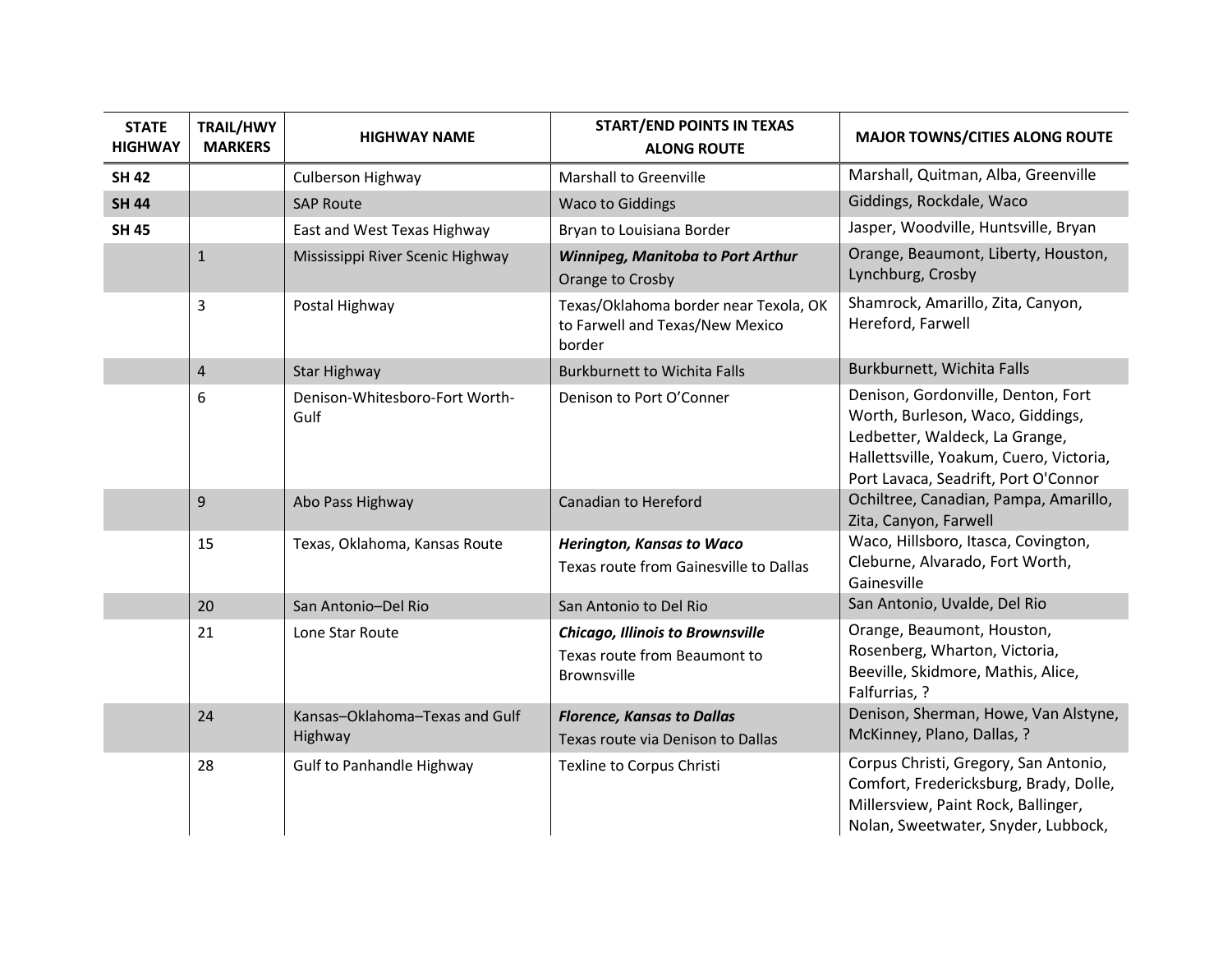| <b>STATE</b><br><b>HIGHWAY</b> | <b>TRAIL/HWY</b><br><b>MARKERS</b> | <b>HIGHWAY NAME</b>                     | <b>START/END POINTS IN TEXAS</b><br><b>ALONG ROUTE</b>                                      | <b>MAJOR TOWNS/CITIES ALONG ROUTE</b>                                                                                                                                                                                                                              |
|--------------------------------|------------------------------------|-----------------------------------------|---------------------------------------------------------------------------------------------|--------------------------------------------------------------------------------------------------------------------------------------------------------------------------------------------------------------------------------------------------------------------|
|                                |                                    |                                         |                                                                                             | Plainview, Canyon, Amarillo, ?                                                                                                                                                                                                                                     |
|                                | 37                                 | Dallas-Canadian-Denver (DCD)<br>Highway | <b>Boulder/Denver, Colorado to Galveston</b><br>Texas route from Canadian to Galveston      | Houston, Huntsville, Corsicana, Dallas,<br>Denton, Gainesville<br>Canadian, Childress, ?, Ochiltree,<br>Perryton                                                                                                                                                   |
|                                | 51                                 | Lee Highway                             | New York to San Francisco, California<br>Texas route from Vernon to Farwell                 | Vernon, Crowell, Floydada, Farwell                                                                                                                                                                                                                                 |
|                                | 52                                 | Lone Star Trail                         | St. Augustine, Florida to Los Angeles,<br>California<br>Texas route from Timpson to El Paso | Joaquin, Timpson, Garrison, Cushing,<br>Rusk, Palestine, Oakwood, Turlington,<br>Fairfield, Waco, Goldthwaite,<br>Brownwood, Coleman, San Angelo,<br>Fort Stockton, Van Horn, El Paso                                                                              |
|                                | 56                                 | Atlantic-Pacific Highway                | New York to Los Angeles, California<br>Texhoma to New Mexico border                         | Texhoma, Stratford, Dalhart                                                                                                                                                                                                                                        |
|                                | 65                                 | Colorado to Gulf Highway                | <b>Denver, Colorado to Galveston</b><br>Texas route from Texline to Galveston               | Galveston, Houston, Hempstead,<br>Bryan, Hearne, Bremond, Waco<br>Gregory, Floresville, San Antonio,<br>Austin, Pflugerville, Hutto, Taylor,<br>Temple, Waco, Hillsboro, Fort Worth,<br>Decatur, Wichita Falls, Childress,<br>Amarillo, Channing, Dalhart, Texline |
|                                | 66                                 | Dixie Overland Highway                  | Savannah, Georgia to San Diego,<br>California<br>Texas route from Tyler to Abilene          | Bronco, Plains, Post, Roscoe,<br>Sweetwater, Abilene, Albany,<br>Breckenridge, Strawn, Gordon, Santo,<br>Millsap, Weatherford, Fort Worth,<br>Dallas, Terrell, Marshall                                                                                            |
|                                | 72                                 | <b>Coast to Coast Route</b>             | Texas/Oklahoma border near Wellington<br>to Adrian near the Texas/New Mexico<br>border      | Wellington, Hedley, Amarillo, Adrian                                                                                                                                                                                                                               |
|                                | 78                                 | Southwest Trails                        | Chicago, Illinois to El Paso, Texas<br>Texas/Oklahoma border near Higgins to                | Higgins, Canadian, Amarillo, Canyon,<br>Farwell                                                                                                                                                                                                                    |